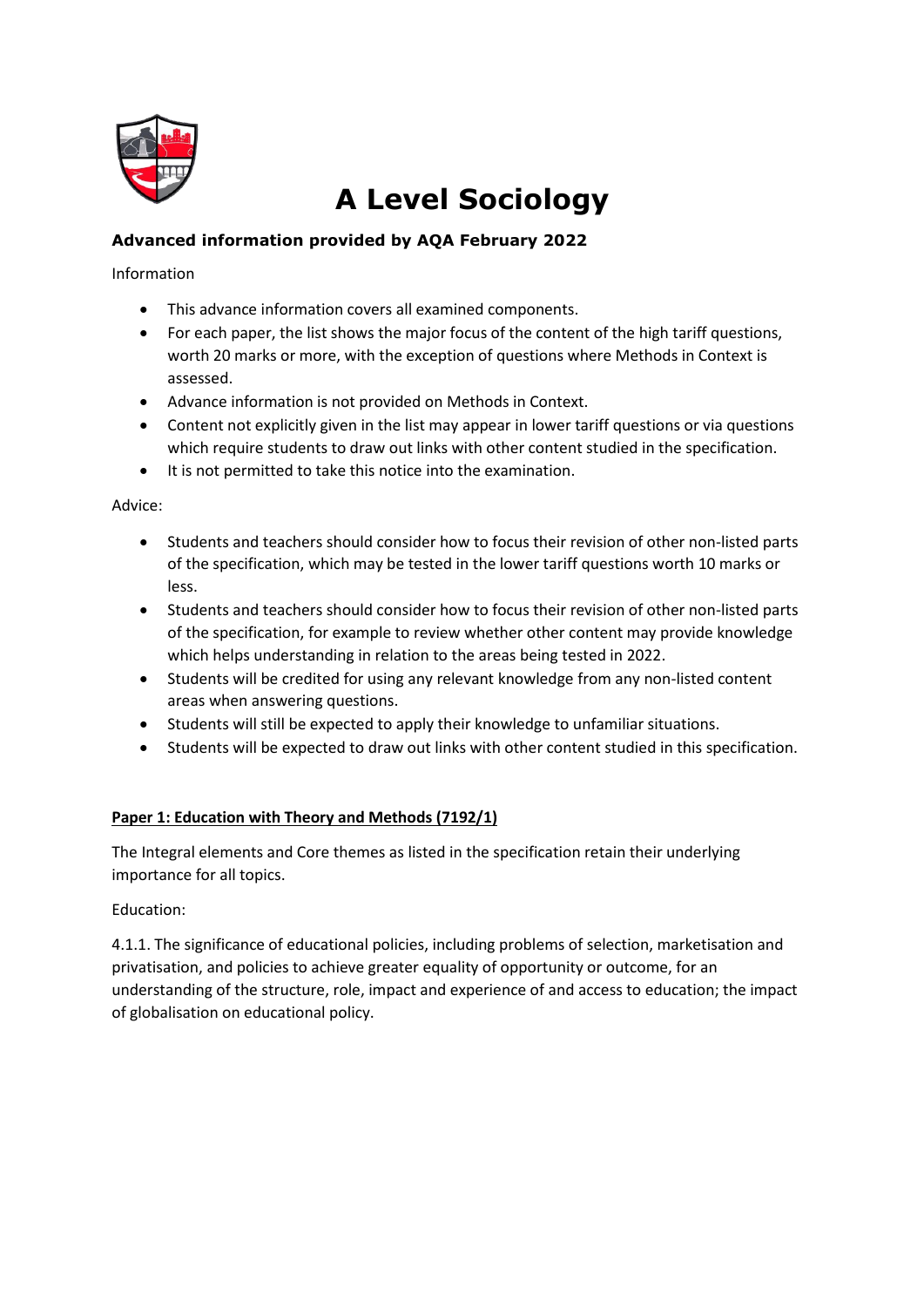| <b>Specification</b>                                                                                                                                                                                                                                                                                                                              | Minimum content to be covered                                                                                                                                                                                                                                                      |
|---------------------------------------------------------------------------------------------------------------------------------------------------------------------------------------------------------------------------------------------------------------------------------------------------------------------------------------------------|------------------------------------------------------------------------------------------------------------------------------------------------------------------------------------------------------------------------------------------------------------------------------------|
| The significance of educational policies.<br>including policies of selection, marketisation<br>and privatisation, and polices to achieve greater<br>equality of opportunity or outcome, for an<br>understanding of the structure, role, impact and<br>experience of and access to education; the<br>impact of globalisation on educational policy | The impact of educational policies of selection,<br>marketisation and privatisation, such as the<br>tripartite system and the post-1988 education<br>system, in relation to educational standards and<br>class differences of outcome; the globalisation<br>of educational policy. |
|                                                                                                                                                                                                                                                                                                                                                   | <b>Ball, Whitty, David</b>                                                                                                                                                                                                                                                         |
|                                                                                                                                                                                                                                                                                                                                                   | The impact of educational policies aimed at<br>achieving greater equality of opportunity or<br>outcome, eg the comprehensive system,<br>compensatory education policies, education<br>action zones and tuition fees.                                                               |
|                                                                                                                                                                                                                                                                                                                                                   | Douglas, Keddie, Ball                                                                                                                                                                                                                                                              |
|                                                                                                                                                                                                                                                                                                                                                   | Education policies in relation to gender and<br>ethnic differences and their impact, eg GIST,<br>WISE and multicultural education.                                                                                                                                                 |
|                                                                                                                                                                                                                                                                                                                                                   | <b>Francis, Sewell, Mirza</b>                                                                                                                                                                                                                                                      |
|                                                                                                                                                                                                                                                                                                                                                   | Different sociological explanations of the impact<br>of educational policies, eg in relation to<br>parentocracy and differences in economic and<br>cultural capital.                                                                                                               |
|                                                                                                                                                                                                                                                                                                                                                   | Gewirtz, Gillborn & Youdell, Bartlett                                                                                                                                                                                                                                              |

**Methods in Context:** No advance information provided.

## **Paper 2: Topics in Sociology (7192/2)**

The Integral elements and Core themes as listed in the specification retain their underlying importance for all topics.

#### **Families and Households:**

4.2.2 The relationship of the family to the social structure and social change, with particular reference to the economy and to state policies.

| <b>Specification</b>                                                                                                                           | <b>Content</b>                                                                                                                                                                                          |
|------------------------------------------------------------------------------------------------------------------------------------------------|---------------------------------------------------------------------------------------------------------------------------------------------------------------------------------------------------------|
| The relationship of the family to the social<br>structure and social change, with particular<br>reference to the economy and to state policies | Different sociological views, eg functionalist,<br>feminist, Marxist, New Right and postmodernist,<br>on the role of the family and its relationship to<br>wider social structures such as the economy. |
|                                                                                                                                                | Parsons, Murdock, Zaretsky, Oakley                                                                                                                                                                      |
|                                                                                                                                                | The impact of government legislation, eg<br>divorce, adoption and same sex marriage, and<br>policies, eg education, housing and welfare, on<br>the family.                                              |
|                                                                                                                                                | Donzelot, Leonard, Murray                                                                                                                                                                               |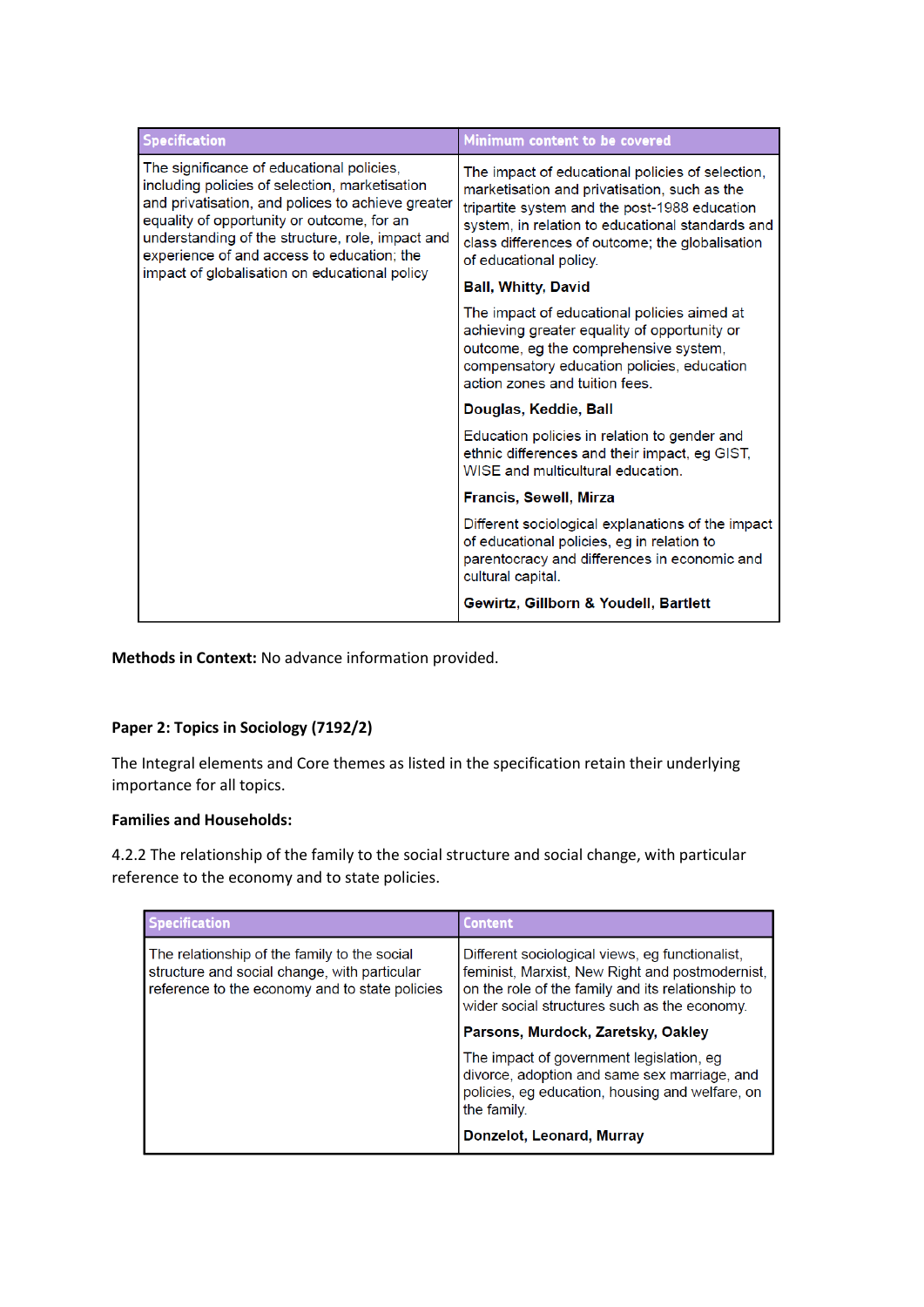#### **Beliefs in Society:**

4.2.5 ideology, science and religion, including both Christian and non-Christian religious traditions.

| <b>Specification</b>                                                                               | Content                                                                                                                                                                                          |
|----------------------------------------------------------------------------------------------------|--------------------------------------------------------------------------------------------------------------------------------------------------------------------------------------------------|
| Ideology, science and religion, including both<br>Christian and non-Christian religious traditions | Science as a social construct. Issues in defining<br>religion.                                                                                                                                   |
|                                                                                                    | Durkheim, Giddens, Berger                                                                                                                                                                        |
|                                                                                                    | Religion and science as belief systems and<br>ideological influences.                                                                                                                            |
|                                                                                                    | <b>Bainbridge, Weber, Berger</b>                                                                                                                                                                 |
|                                                                                                    | Different theoretical views on the role and<br>function of religion, eg functionalist, Marxist<br>(including neo-Marxist), feminist and<br>postmodernist.<br>Durkheim, Parsons, Marx, El Sadaawi |

#### **Paper 3: Crime and Deviance with Theory and Methods (7192/3)**

The Integral elements and Core themes as listed in the specification retain their underlying importance for all topics.

### **Crime and Deviance:**

4.3.1 Crime, deviance, social order and social control.